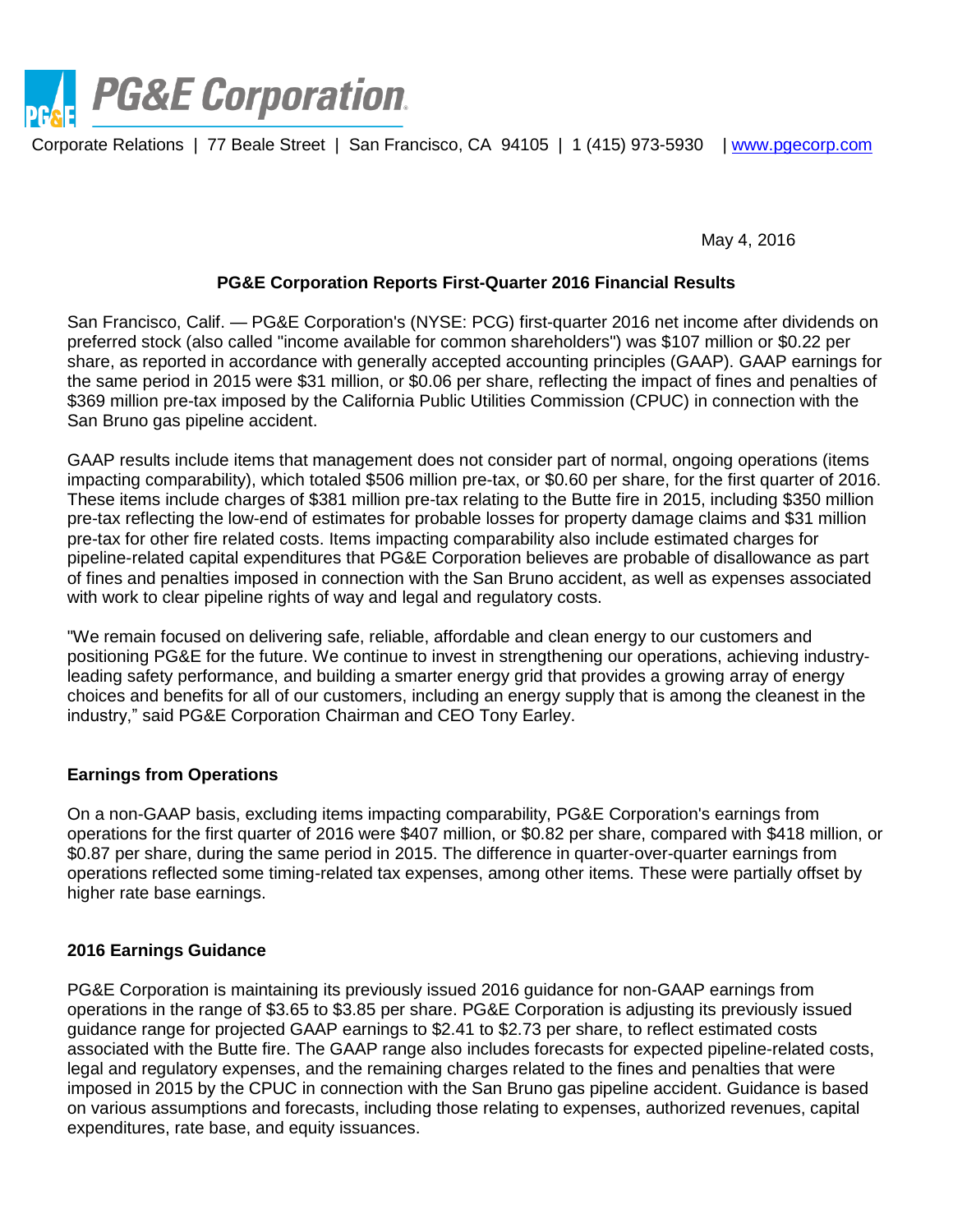PG&E Corporation discloses historical financial results and provides guidance based on "earnings from operations" in order to provide a measure that allows investors to compare the underlying financial performance of the business from one period to another, exclusive of items that management believes do not reflect the normal course of operations. Earnings from operations are not a substitute or alternative for consolidated income available for common shareholders presented in accordance with GAAP. See the accompanying tables for a reconciliation of earnings from operations to consolidated income available for common shareholders for the first quarter 2016 and the 2016 guidance, respectively.

## **Supplemental Financial Information**

In addition to the financial information accompanying this release, presentation slides for today's conference call with the financial community have been furnished to the Securities and Exchange Commission and are available on PG&E Corporation's website at: [http://investor.pgecorp.com/financials/quarterly-earnings](http://investor.pgecorp.com/financials/quarterly-earnings-reports/default.aspx)[reports/default.aspx.](http://investor.pgecorp.com/financials/quarterly-earnings-reports/default.aspx)

## **Conference Call with the Financial Community to Discuss Financial Results**

Today's call at 11:00 a.m., Eastern Time, is open to the public on a listen-only basis via webcast. Please visit<http://investor.pgecorp.com/news-events/events-and-presentations/default.aspx> for more information and instructions for accessing the webcast. The webcast call and the related materials will be available for replay through the website for at least one year. Alternatively, a toll-free replay of the conference call may be accessed shortly after the live call until 8:00 p.m. Eastern Time, May 18, 2016, by dialing (866) 415- 9493. International callers may dial (205) 289-3247. For both domestic and international callers, the replay confirmation code 3227# will be required to access the replay.

# **About PG&E Corporation**

PG&E Corporation (NYSE: PCG) is a Fortune 200 energy-based holding company, headquartered in San Francisco. It is the parent company of Pacific Gas and Electric Company, California's largest investorowned utility. PG&E serves 16 million Californians across a 70,000 square-mile service area in Northern and Central California. For more information, visit [http://www.pgecorp.com.](http://www.pgecorp.com/index.shtml)

## **Cautionary Language Regarding Forward-Looking Statements**

Management's statements providing guidance for PG&E Corporation's 2016 financial results and the assumptions and forecasts underlying such guidance constitute forward-looking statements that reflect management's judgments and opinions. These statements and assumptions are necessarily subject to various risks and uncertainties, the realization or resolution of which may be outside management's control. Actual results may differ materially. Factors that could cause actual results to differ materially include, but are not limited to:

- the timing and outcomes of the Utility's pending regulatory proceedings, including the 2015 Gas Transmission & Storage (GT&S) rate case, the 2017 General Rate Case, the Transmission Owner rate cases, the rehearing of CPUC decisions approving the 2006-2008 energy efficiency awards, the development of EV infrastructure, and other ratemaking and regulatory proceedings;
- the timing and amount of fines, penalties, and remedial costs that the Utility may incur in connection with the federal criminal prosecution of the Utility, the CPUC investigation of the Utility's natural gas distribution record-keeping practices, the SED's enforcement matters relating to the Utility's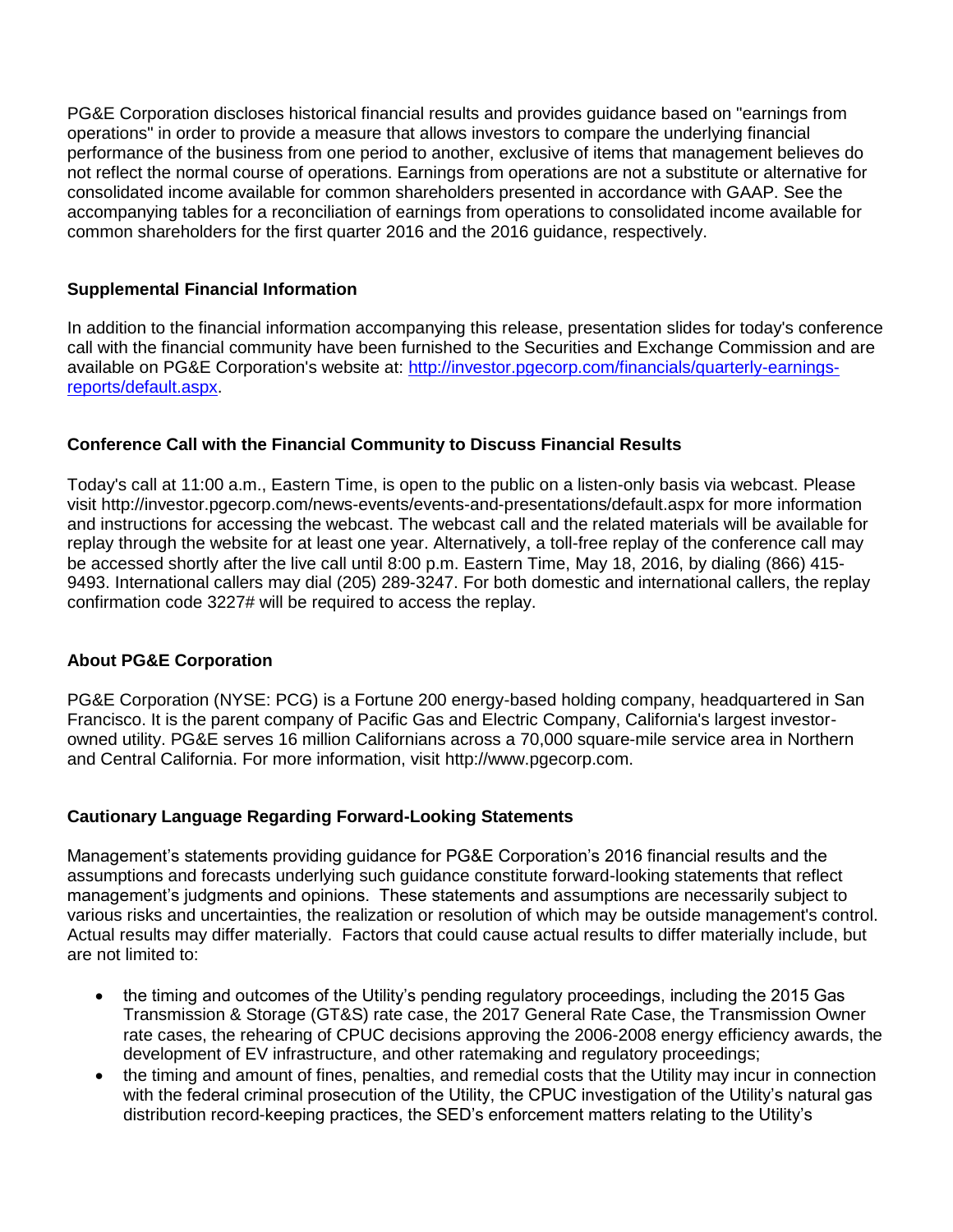compliance with natural gas-related laws and regulations, and other investigations that have been or may be commenced relating to the Utility's compliance with natural gas-related laws and regulations;

- the timing and outcome of (i) the CPUC's investigation of communications between the Utility and the CPUC that may have violated the CPUC's rules regarding ex parte communications or are otherwise alleged to be improper, and (ii) the U.S. Attorney's Office in San Francisco and the California Attorney General's office investigations in connection with communications between the Utility's personnel and CPUC officials, and whether such matters negatively affect the final decisions to be issued in the 2015 GT&S rate case or other ratemaking proceedings;
- the outcome of the Butte fire litigation, and whether the Utility's insurance is sufficient to cover the Utility's liability resulting therefrom, or if insurance is otherwise available; and whether additional investigations and proceedings will be opened;
- the Utility's ability to control its costs within the authorized levels of spending and the extent to which the Utility incurs unrecoverable costs that are higher than the forecasts of such costs;
- changes in cost forecasts or the scope and timing of planned work resulting from changes in customer demand for electricity and natural gas or other reasons;
- the impact that reductions in customer demand for electricity and natural gas have on the Utility's ability to make investments and recover its costs through rates and earn its authorized return on equity, and whether the Utility is successful in addressing the impact of growing distributed and renewable generation resources and changing customer demand for natural gas and electric services;
- the amount and timing of charges reflecting probable liabilities for third-party claims and the extent to which costs incurred in connection with third-party claims or litigation can be recovered through insurance, rates, or from other third parties;
- the ability of PG&E Corporation and the Utility to access capital markets and other sources of debt and equity financing in a timely manner on acceptable terms, and the amount and timing of additional common stock and debt issuances by PG&E Corporation;
- changes in estimated environmental remediation costs, including costs associated with the Utility's natural gas compressor sites;
- the outcome of federal or state tax audits and the impact of any changes in federal or state tax laws, policies, regulations, or their interpretation;
- the impact of changes in GAAP, standards, rules, or policies, including those related to regulatory accounting, and the impact of changes in their interpretation or application; and
- the other factors disclosed in PG&E Corporation and the Utility's joint Annual Report on Form 10-K for the year ended December 31, 2015 and its quarterly report on Form 10-Q for the quarter ended March 31, 2016.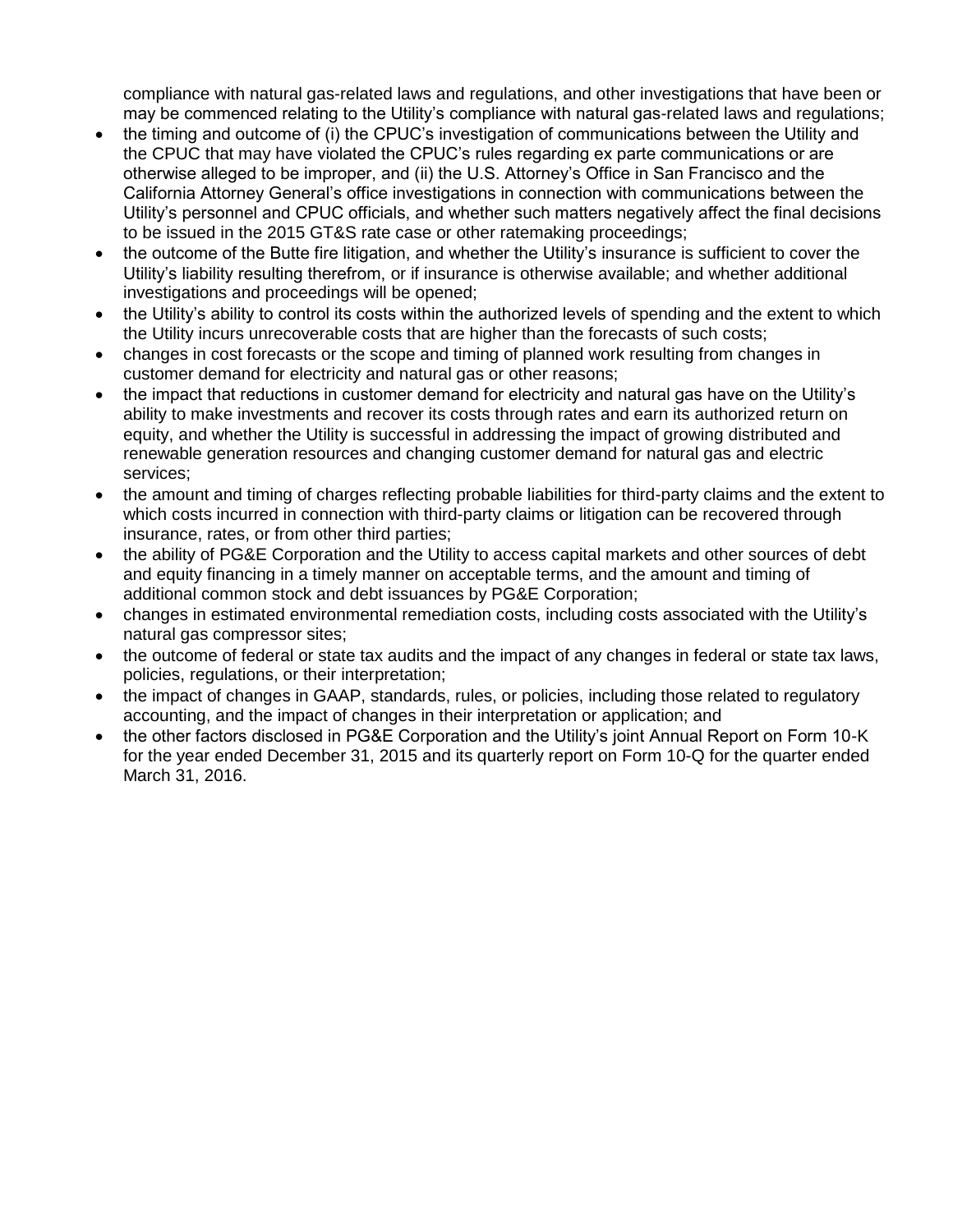#### PG&E Corporation Consolidated Statements of Income (in millions, except per share amounts)

|                                                            | (Unaudited)               |                |                   |       |  |
|------------------------------------------------------------|---------------------------|----------------|-------------------|-------|--|
|                                                            | <b>Three Months Ended</b> |                |                   |       |  |
|                                                            |                           | March 31,      |                   |       |  |
| (in millions, except per share amounts)                    |                           | 2016           |                   | 2015  |  |
| <b>Operating Revenues</b>                                  |                           |                |                   |       |  |
| Electric                                                   | \$                        | 3,131          | $\frac{1}{2}$     | 3,013 |  |
| Natural gas                                                |                           | 843            |                   | 886   |  |
| <b>Total operating revenues</b>                            |                           | 3,974          |                   | 3,899 |  |
| <b>Operating Expenses</b>                                  |                           |                |                   |       |  |
| Cost of electricity                                        |                           | 950            |                   | 1,000 |  |
| Cost of natural gas                                        |                           | 222            |                   | 274   |  |
| Operating and maintenance                                  |                           | 2,010          |                   | 1,923 |  |
| Depreciation, amortization, and decommissioning            |                           | 697            |                   | 631   |  |
| <b>Total operating expenses</b>                            |                           | 3,879          |                   | 3,828 |  |
| <b>Operating Income</b>                                    |                           | 95             |                   | 71    |  |
| Interest income                                            |                           | $\overline{4}$ |                   | 1     |  |
| Interest expense                                           |                           | (203)          |                   | (189) |  |
| Other income, net                                          |                           | 27             |                   | 58    |  |
| <b>Loss Before Income Taxes</b>                            |                           | (77)           |                   | (59)  |  |
| Income tax benefit                                         |                           | (187)          |                   | (93)  |  |
| <b>Net Income</b>                                          |                           | 110            |                   | 34    |  |
| Preferred stock dividend requirement of subsidiary         |                           | 3              |                   | 3     |  |
| <b>Income Available for Common Shareholders</b>            | \$                        | 107            | \$                | 31    |  |
| <b>Weighted Average Common Shares Outstanding, Basic</b>   |                           | 493            |                   | 477   |  |
| <b>Weighted Average Common Shares Outstanding, Diluted</b> |                           | 495            |                   | 481   |  |
| <b>Net Earnings Per Common Share, Basic</b>                | $\boldsymbol{\$}$         | 0.22           | $\boldsymbol{\$}$ | 0.06  |  |
| Net Earnings Per Common Share, Diluted                     | \$                        | 0.22           | \$                | 0.06  |  |
| <b>Dividends Declared Per Common Share</b>                 | \$                        | 0.46           | \$                | 0.46  |  |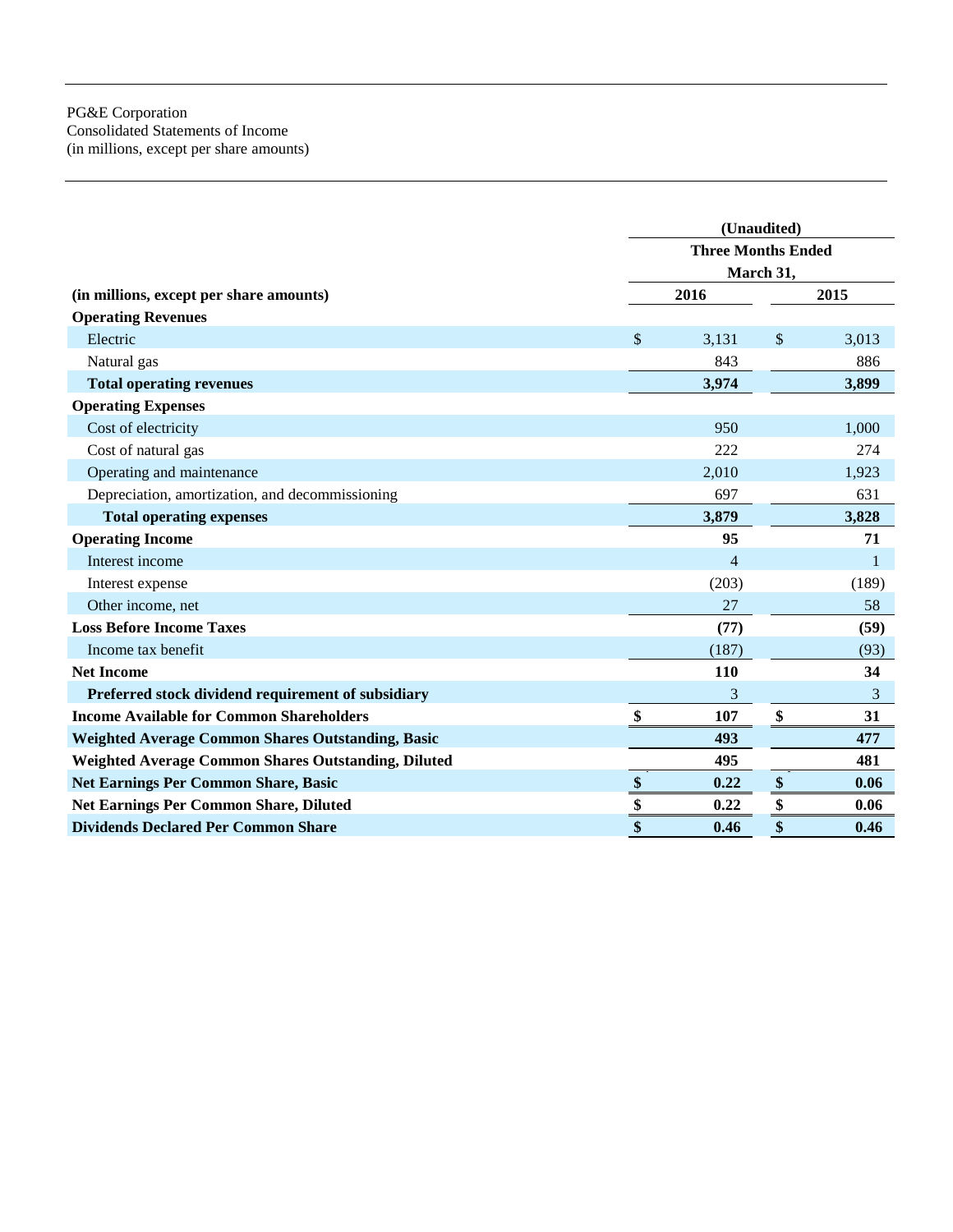Reconciliation of PG&E Corporation's Earnings from Operations to Consolidated Income Available for Common Shareholders in Accordance with Generally Accepted Accounting Principles ("GAAP") First Quarter, 2016 vs. 2015 (in millions, except per share amounts)

|                                                              | <b>Three Months Ended March 31,</b> |       |              |       |                                               |        |    |        |
|--------------------------------------------------------------|-------------------------------------|-------|--------------|-------|-----------------------------------------------|--------|----|--------|
|                                                              | <b>Earnings</b>                     |       |              |       | <b>Earnings per Common Share</b><br>(Diluted) |        |    |        |
|                                                              |                                     | 2016  |              | 2015  |                                               | 2016   |    | 2015   |
| PG&E Corporation's                                           |                                     |       |              |       |                                               |        |    |        |
| Earnings from Operations <sup>(1)</sup>                      | \$                                  | 407   | $\mathbb{S}$ | 418   | \$                                            | 0.82   | \$ | 0.87   |
| Items Impacting Comparability <sup>(2)</sup>                 |                                     |       |              |       |                                               |        |    |        |
| Pipeline related expenses <sup>(3)</sup>                     |                                     | (13)  |              | (10)  |                                               | (0.03) |    | (0.02) |
| Legal and regulatory                                         |                                     |       |              |       |                                               |        |    |        |
| related expenses <sup>(4)</sup>                              |                                     | (10)  |              | (8)   |                                               | (0.02) |    | (0.02) |
| Fines and penalties <sup>(5)</sup>                           |                                     | (51)  |              | (369) |                                               | (0.10) |    | (0.77) |
| Butte fire related costs <sup>(6)</sup>                      |                                     | (226) |              |       |                                               | (0.45) |    |        |
| GT&S revenue adjustment for 2015 <sup><math>(7)</math></sup> |                                     |       |              |       |                                               |        |    |        |
| <b>PG&amp;E Corporation's</b>                                |                                     |       |              |       |                                               |        |    |        |
| <b>Earnings on a GAAP basis</b>                              |                                     | 107   | \$           | 31    | \$                                            | 0.22   | \$ | 0.06   |

<sup>(1)</sup> "Earnings from operations" is a non-GAAP financial measure and is calculated as income available for common shareholders less items impacting comparability as described in note (2) below. PG&E Corporation uses earnings from operations to understand and compare operating results across reporting periods for various purposes including internal budgeting and forecasting, short- and long-term operating plans, and employee incentive compensation.

 $(2)$ Items impacting comparability" represent items that management does not consider part of the normal course of operations and affect comparability of financial results between periods. Items impacting comparability reconcile earnings from operations with Consolidated Income Available for Common Shareholders as reported in accordance with GAAP.

<sup>(3)</sup> For the three months ended March 31, 2016 the Utility incurred costs of \$22 million, pre-tax, for pipeline related expenses related to the multi-year effort to identify and remove encroachments from transmission pipeline rights of way.

(4) For the three months ended March 31, 2016 the Utility incurred costs of \$17 million, pre-tax, for legal and regulatory related expenses incurred in connection with various enforcement, regulatory, and litigation activities regarding natural gas matters and regulatory communications.

<sup>(5)</sup> For the three months ended March 31, 2016 the Utility incurred costs of \$87 million, pre-tax, associated with fines and penalties imposed by the CPUC on April 9, 2015 in the gas transmission pipeline investigations. As shown in the table below, these costs include estimated charges for safety related capital costs incurred during the three months ended March 31, 2016 that the Utility believes are probable of disallowance in the 2015 Gas Transmission and Storage (GT&S) rate case.

| (in millions, pre-tax)        | <b>Three Months Ended</b><br><b>March 31, 2016</b> |     |
|-------------------------------|----------------------------------------------------|-----|
| Charge for disallowed capital |                                                    | (8/ |
| Charge for disallowed expense |                                                    |     |
| <b>Fines and penalties</b>    |                                                    |     |

 Future fines or penalties may be imposed in connection with other enforcement, regulatory, and litigation activities regarding natural gas matters and regulatory communications.

<sup>(6)</sup> For the three months ended March 31, 2016, the Utility incurred charges of \$350 million, pre-tax, related to estimated property damages in connection with the Butte fire and \$31 million, pre-tax, for Utility clean-up, repair, and legal costs associated with the Butte fire, for a total of \$381 million, pre-tax.

<sup>(7)</sup> "GT&S revenue adjustment for 2015" refers to the adjustments to 2015 revenues that will be recorded after the CPUC issues a final decision in the 2015 GT&S rate case, which the Utility expects in 2016.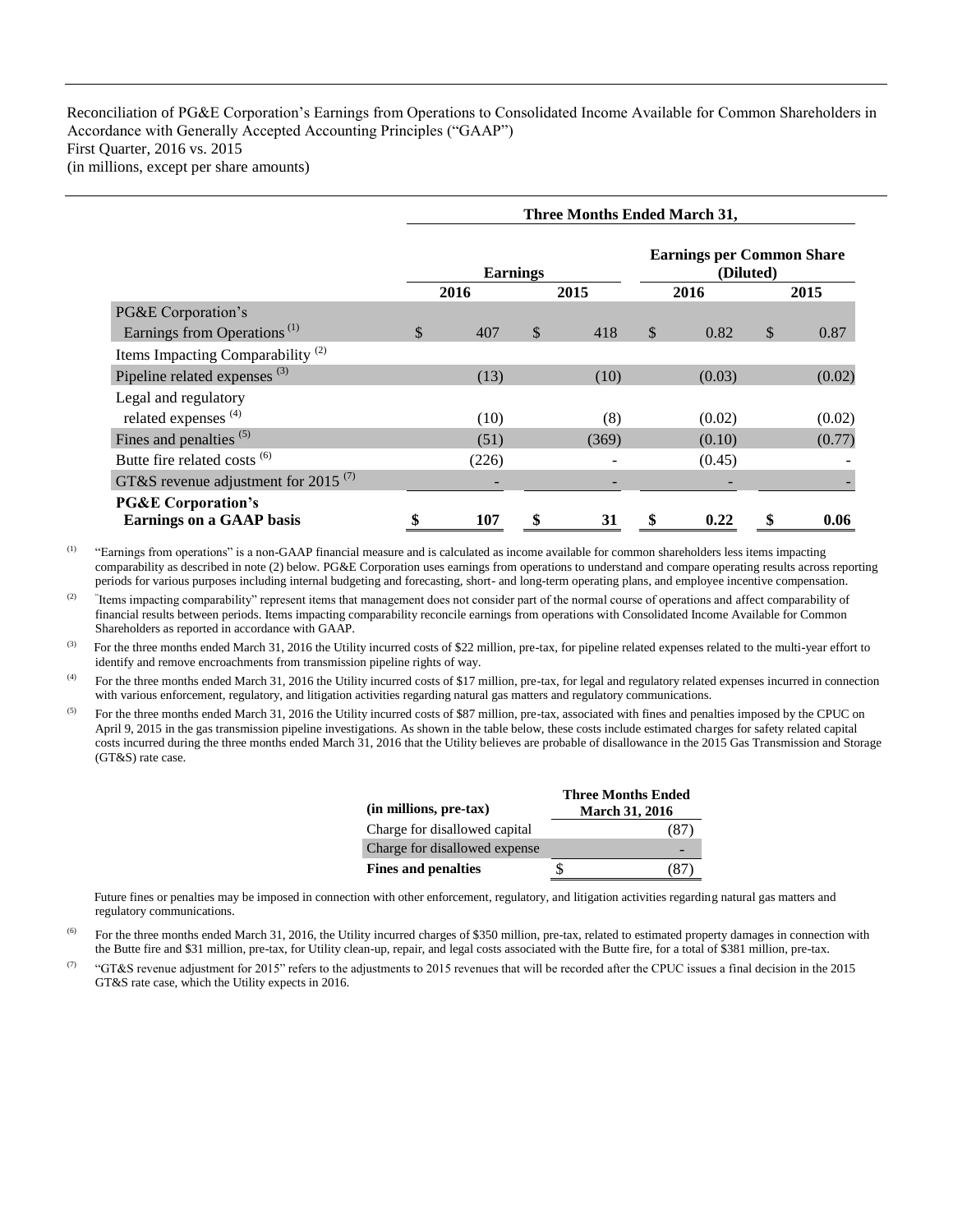Key Drivers of PG&E Corporation's Earnings per Common Share ("EPS") from Operations First Quarter, 2016 vs. 2015 (\$/Share, Diluted)

| First Quarter 2015 EPS from Operations <sup>(1)</sup> | \$<br>0.87 |
|-------------------------------------------------------|------------|
|                                                       |            |
| Growth in rate base earnings                          | 0.05       |
| Miscellaneous                                         | 0.04       |
|                                                       |            |
| Timing of taxes $(2)$                                 | (0.08)     |
| Gain on disposition of SolarCity stock <sup>(3)</sup> | (0.03)     |
| Increase in shares outstanding                        | (0.03)     |
| First Quarter 2016 EPS from Operations <sup>(1)</sup> | 0.82       |

(1) See preceding table for a reconciliation of EPS from Operations to EPS on a GAAP basis.

- (2) Represents the timing of taxes reportable in quarterly financial statements.
- (3) Represents the gain recognized during the three months ended March 31, 2015. No comparable gain was recognized for the same period in 2016.